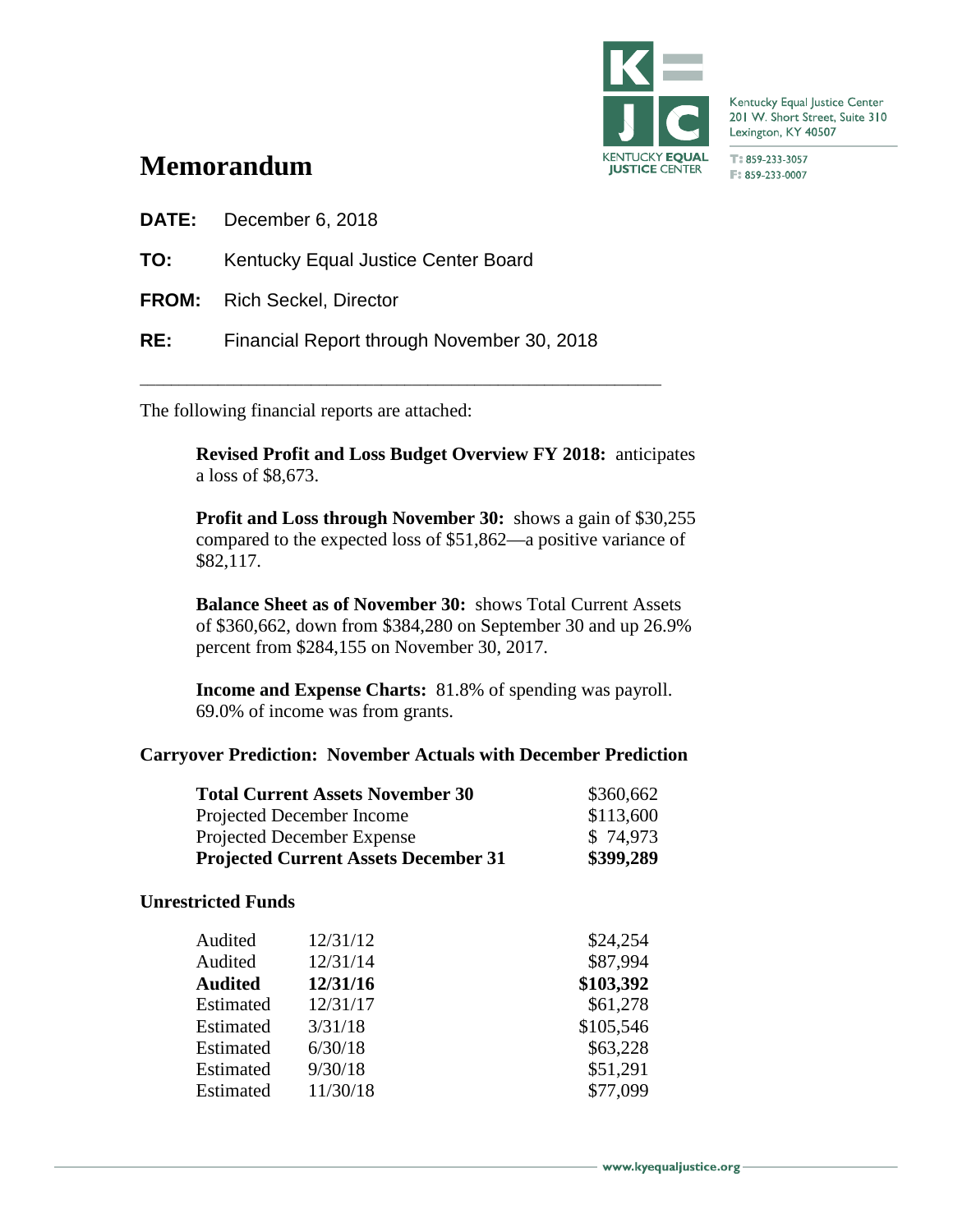## **KEJC Unrestricted Funds Balance**

**November 30, 2018**

|                                      | <b>Balance</b> |
|--------------------------------------|----------------|
| <b>Total Current Assets</b>          | 360,661.92     |
| <b>Restricted Funds</b>              |                |
| <b>AILA Midsouth</b>                 | 188.31         |
| <b>BGCF Citizenship</b>              | 10,073.02      |
| <b>BGCF Capacity</b>                 | 2,041.39       |
| Catholic Diocese of Lexington        | 0.00           |
| <b>Fayette County Bar Foundation</b> | 0.00           |
| Foundation for a Healthy KY Boots    | 16,296.90      |
| <b>Health Law Fellowship</b>         | 17,866.04      |
| <b>Health Law Match Challenge</b>    | 20,881.59      |
| <b>Health Gains Communications</b>   | 26,124.89      |
| Kentucky Bar Foundation              | 5,443.72       |
| LIN CCC                              | 7,086.88       |
| Mason Fund                           | 58,604.56      |
| <b>NHeLP Health Defense</b>          | 32,577.46      |
| <b>Public Welfare Foundation</b>     | 131,222.13     |
| United Way of the Bluegrass          | 8,029.91       |
| <b>Total Restricted</b>              | 336,436.80     |
| <b>Subtotal Unrestricted</b>         | 24,225.12      |
| <b>Obligated Funds</b>               |                |
| <b>Client Trust</b>                  | 5,911.00       |
| <b>Undistributed Attorneys Fees</b>  | 3,991.00       |
| <b>Client Funds</b>                  | 1,920.00       |
| <b>Subtotal Unrestricted</b>         | 28,216.12      |

| <b>Unrestricted Payable</b>   |           |
|-------------------------------|-----------|
| Good Giving net estimate 12/3 | 48,883.00 |
| <b>Total Unrestricted</b>     | 77,099.12 |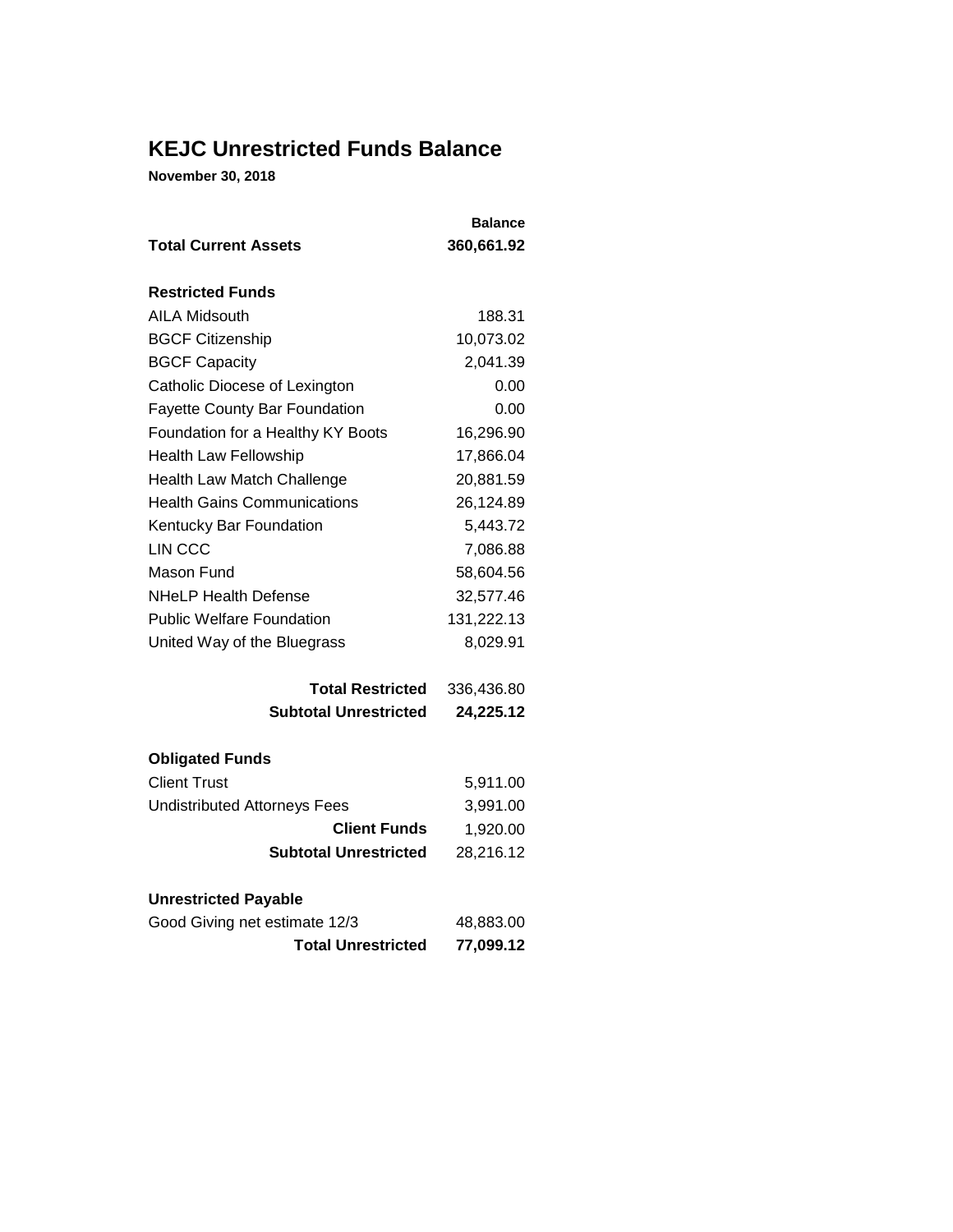#### **7:16 PM 12/05/18 Accrual Basis**

## **Kentucky Equal Justice Center Profit & Loss Budget Overview January through December 2018**

|                                  | Jan - Dec 18 |
|----------------------------------|--------------|
| <b>Ordinary Income/Expense</b>   |              |
| Income                           |              |
| Grants                           | 538,190.19   |
| <b>Miscellaneous Income</b>      | 25,000.00    |
| <b>Other Donations</b>           | 71,600.00    |
| Program Income                   | 180,000.00   |
| <b>Program Services</b>          | 37,840.00    |
| <b>Total Income</b>              | 852,630.19   |
| <b>Expense</b>                   |              |
| Audit                            | 4,650.00     |
| <b>Capital Additions</b>         | 5,550.00     |
| <b>Case Management</b>           | 6,084.00     |
| Consultants                      | 15,840.00    |
| <b>Contract Labor</b>            | 9,200.00     |
| Dues                             | 7,700.00     |
| <b>Equipment Rental</b>          | 4,132.56     |
| Insurance                        | 6,882.00     |
| Library                          | 2,160.00     |
| Litigation expense               | 3,360.00     |
| <b>Miscellaneous</b>             | 2,910.00     |
| <b>Office Supplies</b>           | 8,940.00     |
| <b>Payroll Expenses</b>          | 674,471.07   |
| <b>Postage and Delivery</b>      | 5,790.00     |
| <b>Printing and Reproduction</b> | 7,051.00     |
| <b>Professional Fees</b>         | 300.00       |
| Rent                             | 39,750.00    |
| <b>Repairs</b>                   | 600.00       |
| <b>Task Forces and Meetings</b>  | 3,630.00     |
| Telephone                        | 18,793.00    |
| Travel                           | 34,190.00    |
| <b>Total Expense</b>             | 861,983.63   |
| <b>Net Ordinary Income</b>       | -9,353.44    |
| <b>Other Income/Expense</b>      |              |
| <b>Other Income</b>              |              |
| <b>Interest Income</b>           | 180.00       |
| <b>Other Income</b>              | 500.00       |
| <b>Total Other Income</b>        | 680.00       |
| <b>Net Other Income</b>          | 680.00       |
| Net Income                       | $-8,673.44$  |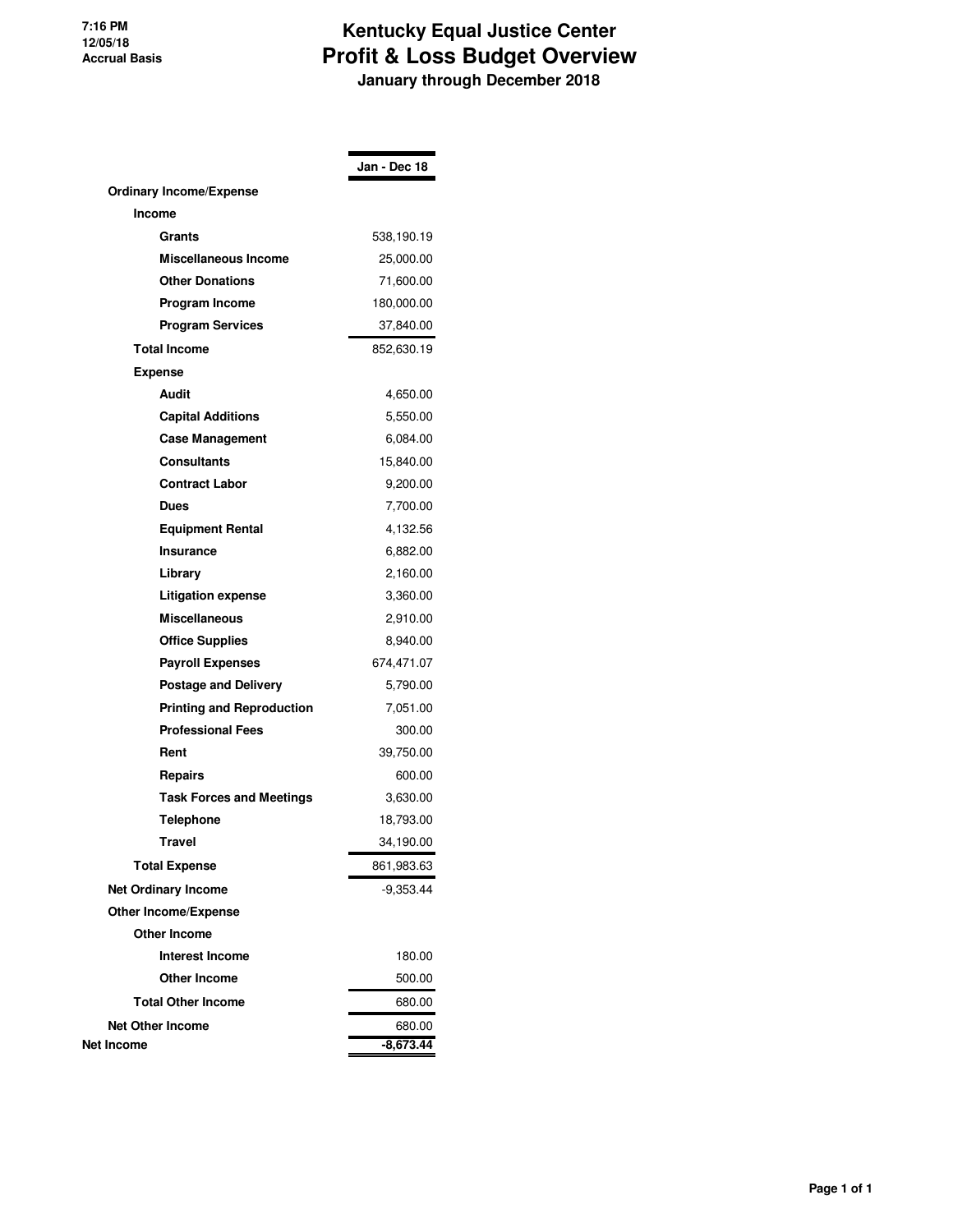**7:41 PM 12/05/18 Accrual Basis**

## **Kentucky Equal Justice Center Profit & Loss January through November 2018**

|                                  | Jan - Nov 18 |
|----------------------------------|--------------|
| <b>Ordinary Income/Expense</b>   |              |
| Income                           |              |
| Grants                           | 539,979.57   |
| <b>In-kind Contributions</b>     | 8,998.57     |
| Miscellaneous Income             | $-97.16$     |
| <b>Other Donations</b>           | 24,142.18    |
| Program Income                   | 176,389.00   |
| <b>Program Services</b>          | 30,936.58    |
| <b>Total Income</b>              | 780,348.74   |
| <b>Expense</b>                   |              |
| <b>Capital Additions</b>         | 3,464.11     |
| <b>Case Management</b>           | 4,170.00     |
| <b>Consultants</b>               | 7,615.00     |
| <b>Contract Labor</b>            | 11,705.00    |
| <b>Dues</b>                      | 6,518.47     |
| <b>Equipment Rental</b>          | 4,905.87     |
| Insurance                        | 7,097.85     |
| Library                          | 1,275.95     |
| <b>Litigation expense</b>        | 3,677.30     |
| <b>Miscellaneous</b>             | 1,850.50     |
| <b>Office Supplies</b>           | 8,619.29     |
| <b>Payroll Expenses</b>          | 615,608.88   |
| <b>Postage and Delivery</b>      | 4,454.86     |
| <b>Printing and Reproduction</b> | 5,109.63     |
| Rent                             | 30,274.97    |
| Repairs                          | 357.79       |
| <b>Task Forces and Meetings</b>  | 1,278.98     |
| Telephone                        | 16,004.60    |
| Travel                           | 18,355.51    |
| <b>Total Expense</b>             | 752,344.56   |
| <b>Net Ordinary Income</b>       | 28,004.18    |
| <b>Other Income/Expense</b>      |              |
| <b>Other Income</b>              |              |
| <b>Interest Income</b>           | 84.33        |
| <b>Other Income</b>              | 2,166.72     |
| <b>Total Other Income</b>        | 2,251.05     |
| <b>Net Other Income</b>          | 2,251.05     |
| Net Income                       | 30,255.23    |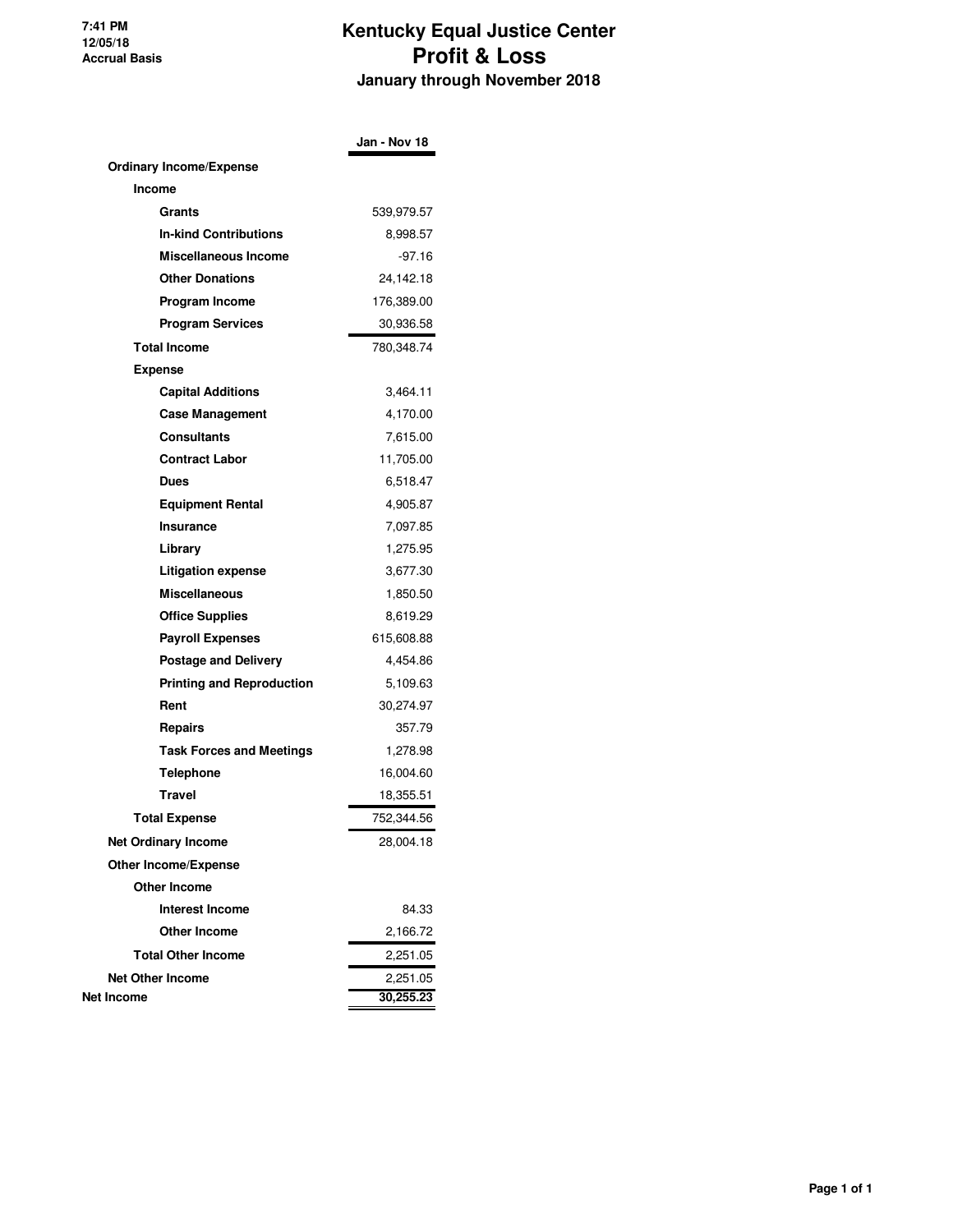**7:43 PM 12/05/18 Accrual Basis**

### **Kentucky Equal Justice Center Profit & Loss Budget vs. Actual January through November 2018**

|                                                   |                                        | Jan - Nov 18         | Budget               | \$ Over Budget      | % of Budget       |
|---------------------------------------------------|----------------------------------------|----------------------|----------------------|---------------------|-------------------|
| Ordinary Income/Expense                           |                                        |                      |                      |                     |                   |
| Income                                            |                                        |                      |                      |                     |                   |
| Grants                                            |                                        |                      |                      |                     |                   |
|                                                   | <b>Blue Grass Community Foundation</b> | 14,520.00            | 13,200.00            | 1,320.00            | 110.0%            |
| <b>Catholic Diocese of Lexington</b>              |                                        | 4,125.00             | 3,750.00             | 375.00              | 110.0%            |
|                                                   | <b>Center for Responsible Lending</b>  | 5,000.00             |                      |                     |                   |
| <b>FHKY RHP Boots</b>                             |                                        | 50,000.00            | 50,000.00            | 0.00                | 100.0%            |
| <b>Health Gains Communications</b>                |                                        | 40,000.00            | 40,000.00            | 0.00                | 100.0%            |
| <b>HFGC Health Law Fellowship</b>                 |                                        | 45,000.00            | 45,000.00            | 0.00                | 100.0%            |
| <b>Kentucky Bar Foundation</b>                    |                                        | 8,000.00             | 13,000.00            | $-5,000.00$         | 61.54%            |
| LIN CCC                                           |                                        | 16,000.00            |                      |                     |                   |
| <b>NHeLP Health Law Defense</b>                   |                                        | 40,000.00            |                      |                     |                   |
| <b>Public Welfare Foundation</b>                  |                                        | 160,000.00           | 80,000.00            | 80,000.00           | 200.0%            |
| Restricted                                        |                                        | 0.00                 | 49,500.00            | $-49,500.00$        | 0.0%              |
| Skadden Fellowship                                |                                        | 16,456.19            | 16,456.19            | 0.00                | 100.0%            |
| United Way of the Bluegrass                       |                                        | 16,000.00            | 16,000.00            | 0.00                | 100.0%            |
| <b>Unrestricted</b>                               |                                        | 1,000.00             | 1,650.00             | $-650.00$           | 60.61%            |
| <b>VOCA Justice Cabinet</b>                       |                                        | 123,878.38           | 122,772.84           | 1,105.54            | 100.9%            |
| <b>Total Grants</b>                               |                                        | 539,979.57           | 451,329.03           | 88,650.54           | 119.64%           |
| <b>In-kind Contributions</b>                      |                                        | 8,998.57             | 0.00                 | 8,998.57            | 100.0%            |
| Miscellaneous Income                              |                                        | $-97.16$             | 12,500.00            | $-12,597.16$        | $-0.78%$          |
| <b>Other Donations</b>                            |                                        | 24,142.18            | 49,800.00            | $-25,657.82$        | 48.48%            |
| Program Income                                    |                                        | 176,389.00           | 180,000.00           | $-3,611.00$         | 97.99%            |
| <b>Program Services</b>                           |                                        | 30,936.58            | 34,686.67            | $-3,750.09$         | 89.19%            |
| <b>Total Income</b>                               |                                        | 780,348.74           | 728,315.70           | 52,033.04           | 107.14%           |
| <b>Expense</b>                                    |                                        |                      |                      |                     |                   |
| Audit                                             |                                        | 0.00                 | 4,650.00             | $-4,650.00$         | 0.0%              |
| <b>Capital Additions</b>                          |                                        | 3,464.11             | 5,087.50             | $-1,623.39$         | 68.09%            |
| <b>Case Management</b>                            |                                        | 4,170.00             | 5,484.00             | $-1,314.00$         | 76.04%            |
| <b>Consultants</b>                                |                                        | 7,615.00             | 9,520.00             | $-1,905.00$         | 79.99%            |
| <b>Contract Labor</b>                             |                                        | 11,705.00            | 5,933.34             | 5,771.66            | 197.28%           |
| Dues                                              |                                        | 6,518.47             | 7,300.00             | -781.53             | 89.29%            |
| <b>Equipment Rental</b>                           |                                        | 4,905.87             | 3,788.18             | 1,117.69            | 129.51%           |
| Insurance                                         |                                        | 7,097.85             | 6,882.00             | 215.85              | 103.14%<br>64.44% |
| Library                                           |                                        | 1,275.95             | 1,980.00             | $-704.05$<br>597.30 |                   |
| <b>Litigation expense</b><br>Miscellaneous        |                                        | 3,677.30             | 3,080.00             |                     | 119.39%<br>69.37% |
|                                                   |                                        | 1,850.50<br>8,619.29 | 2,667.50<br>8,195.00 | $-817.00$<br>424.29 | 105.18%           |
| <b>Office Supplies</b><br><b>Payroll Expenses</b> |                                        | 615,608.88           | 615,333.85           | 275.03              | 100.05%           |
| <b>Postage and Delivery</b>                       |                                        | 4,454.86             | 5,307.50             | $-852.64$           | 83.94%            |
| <b>Printing and Reproduction</b>                  |                                        | 5,109.63             | 6,468.00             | $-1,358.37$         | 79.0%             |
| <b>Professional Fees</b>                          |                                        | 0.00                 | 150.00               | $-150.00$           | 0.0%              |
| Rent                                              |                                        | 30,274.97            | 36,437.50            | $-6,162.53$         | 83.09%            |
| <b>Repairs</b>                                    |                                        | 357.79               | 550.00               | $-192.21$           | 65.05%            |
| <b>Task Forces and Meetings</b>                   |                                        | 1,278.98             | 3,327.50             | $-2,048.52$         | 38.44%            |
| <b>Telephone</b>                                  |                                        | 16,004.60            | 17,226.00            | $-1,221.40$         | 92.91%            |
| <b>Travel</b>                                     |                                        | 18,355.51            | 31,350.00            | $-12,994.49$        | 58.55%            |
| <b>Total Expense</b>                              |                                        | 752,344.56           | 780,717.87           | -28,373.31          | 96.37%            |
| <b>Net Ordinary Income</b>                        |                                        | 28,004.18            | $-52,402.17$         | 80,406.35           | $-53.44%$         |
| Other Income/Expense                              |                                        |                      |                      |                     |                   |
| Other Income                                      |                                        |                      |                      |                     |                   |
| <b>Interest Income</b>                            |                                        | 84.33                | 165.00               | $-80.67$            | 51.11%            |
| Other Income                                      |                                        | 2,166.72             | 375.00               | 1,791.72            | 577.79%           |
| <b>Total Other Income</b>                         |                                        | 2,251.05             | 540.00               | 1,711.05            | 416.86%           |
|                                                   |                                        |                      |                      |                     |                   |
| <b>Net Other Income</b>                           |                                        | 2,251.05             | 540.00               | 1,711.05            | 416.86%           |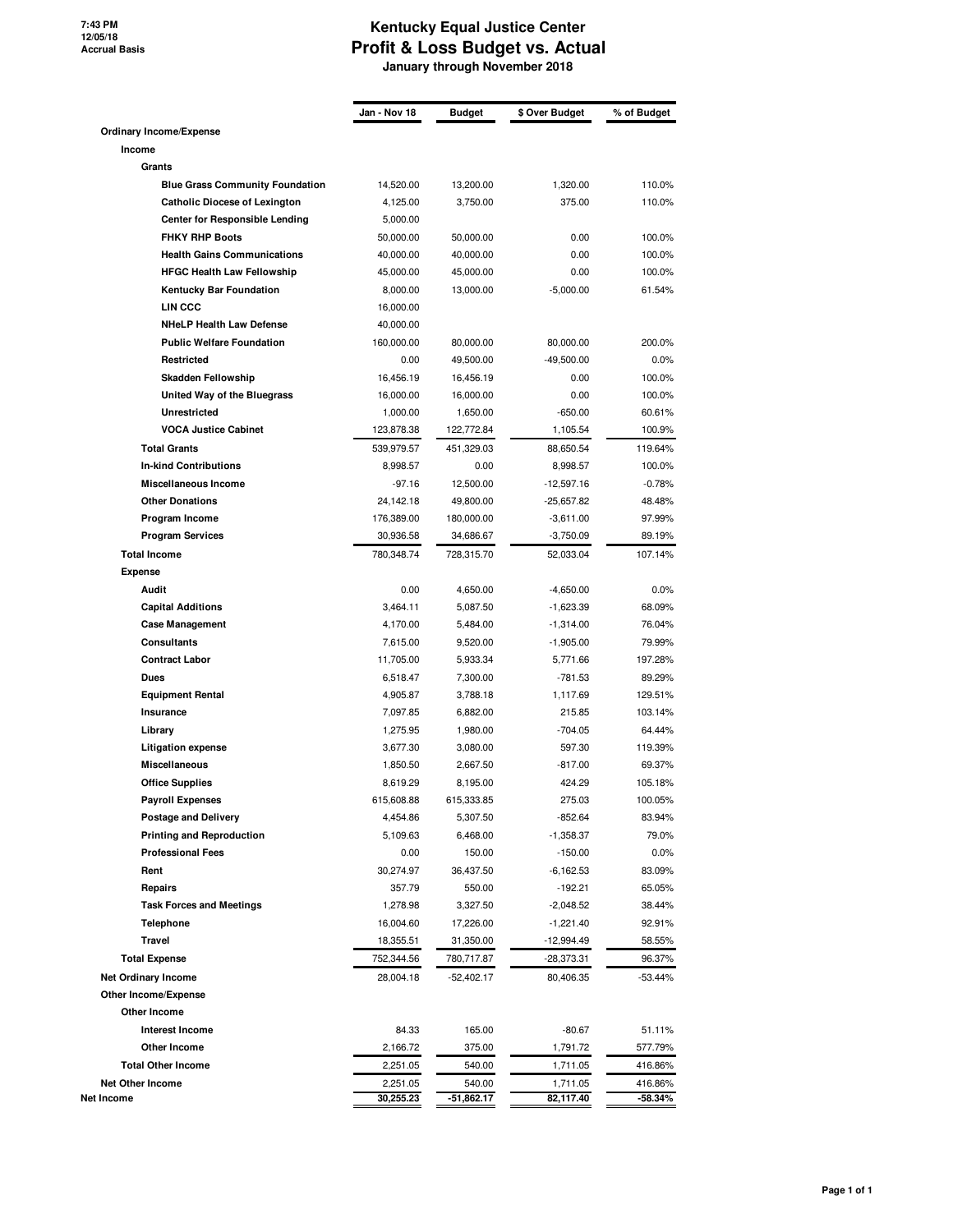**4:23 PM 12/06/18 Accrual Basis**

### **Kentucky Equal Justice Center Balance Sheet As of November 30, 2018**

|                                        | Nov 30, 18 |
|----------------------------------------|------------|
| ASSETS                                 |            |
| <b>Current Assets</b>                  |            |
| <b>Checking/Savings</b>                |            |
| <b>Chase Checking</b>                  | 156,060.86 |
| <b>Chase IOLTA</b>                     | 3,620.00   |
| <b>Chase Savings</b>                   | 85,057.85  |
| <b>Vanguard Brokerage</b>              | 58,604.56  |
| <b>Total Checking/Savings</b>          | 303,343.27 |
| <b>Accounts Receivable</b>             |            |
| <b>Accounts Receivable</b>             | 57,318.65  |
| <b>Total Accounts Receivable</b>       | 57,318.65  |
| <b>Total Current Assets</b>            | 360,661.92 |
| <b>Other Assets</b>                    |            |
| <b>Accumulated Depreciation - Comp</b> | -49,502.54 |
| <b>Computer and Phone Equipment</b>    | 57,703.89  |
| <b>Rental Deposit</b>                  | 715.00     |
| <b>Total Other Assets</b>              | 8,916.35   |
| TOTAL ASSETS                           | 369,578.27 |
| LIABILITIES & EQUITY                   |            |
| Liabilities                            |            |
| <b>Current Liabilities</b>             |            |
| <b>Other Current Liabilities</b>       |            |
| <b>Client Trust Funds</b>              | 5,911.00   |
| <b>Direct Deposit Liabilities</b>      | -251.91    |
| <b>Payroll Liabilities</b>             | 747.89     |
| <b>Total Other Current Liabilities</b> | 6,406.98   |
| <b>Total Current Liabilities</b>       | 6,406.98   |
| <b>Long Term Liabilities</b>           |            |
| <b>Accrued leave</b>                   | 32,958.13  |
| <b>Total Long Term Liabilities</b>     | 32,958.13  |
| <b>Total Liabilities</b>               | 39,365.11  |
| <b>Equity</b>                          |            |
| <b>Opening Bal Equity</b>              | 52,900.79  |
| <b>Retained Earnings</b>               | 70,263.64  |
| <b>Temporarily Restricted Net Asse</b> | 176,793.50 |
| <b>Net Income</b>                      | 30,255.23  |
| <b>Total Equity</b>                    | 330,213.16 |
| <b>TOTAL LIABILITIES &amp; EQUITY</b>  | 369,578.27 |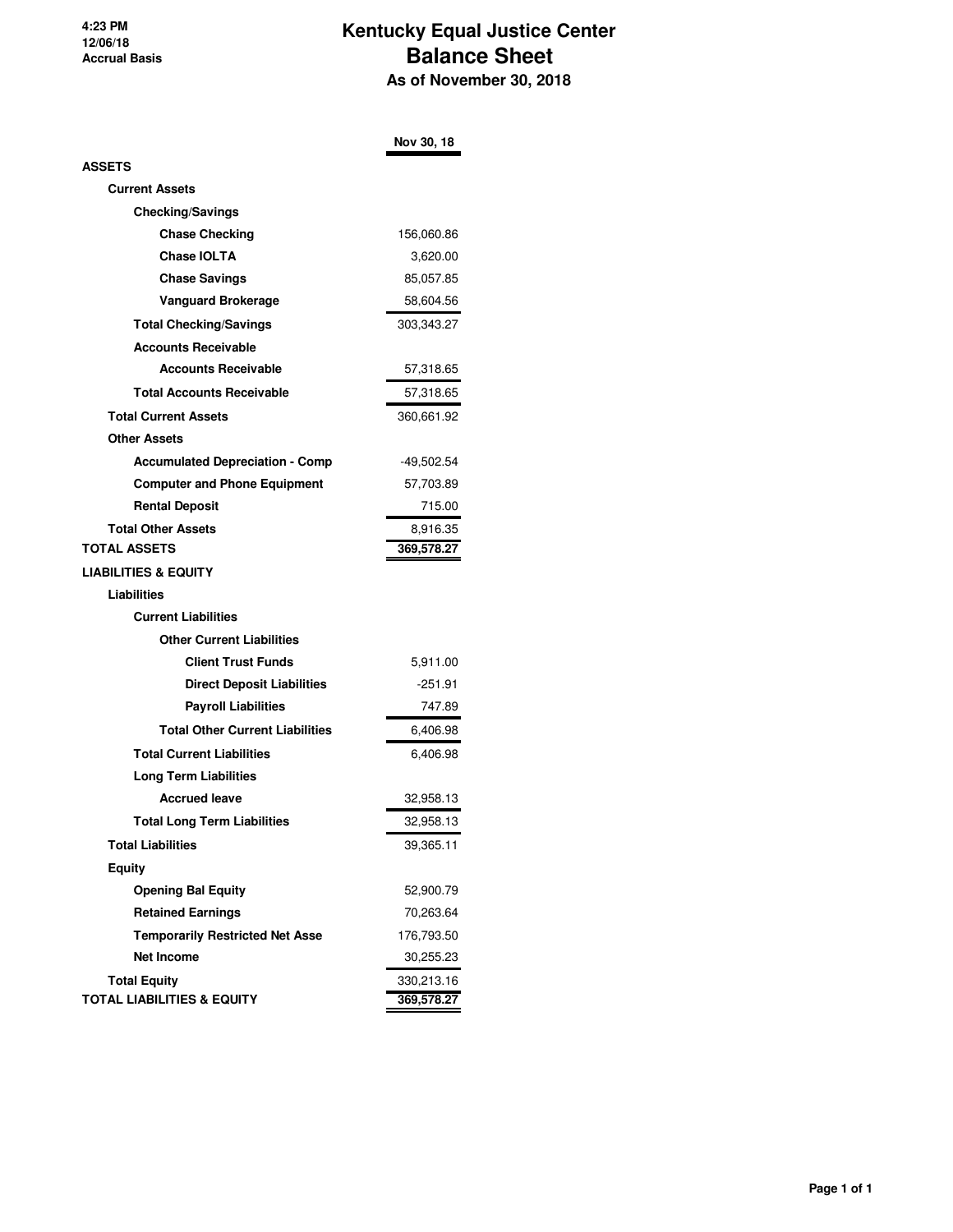#### **7:46 PM 12/05/18 Accrual Basis**

# **Kentucky Equal Justice Center Balance Sheet Prev Year Comparison**

 **As of November 30, 2018**

|                                        | Nov 30, 18 | Nov 30, 17   | \$ Change    | % Change   |
|----------------------------------------|------------|--------------|--------------|------------|
| <b>ASSETS</b>                          |            |              |              |            |
| <b>Current Assets</b>                  |            |              |              |            |
| <b>Checking/Savings</b>                |            |              |              |            |
| <b>Chase Checking</b>                  | 156,060.86 | 74,470.53    | 81,590.33    | 109.56%    |
| <b>Chase IOLTA</b>                     | 3,620.00   | 3,620.00     | 0.00         | 0.0%       |
| <b>Chase Savings</b>                   | 85,057.85  | 119,968.54   | $-34,910.69$ | $-29.1%$   |
| <b>Vanguard Brokerage</b>              | 58,604.56  | 55,786.16    | 2,818.40     | 5.05%      |
| <b>Total Checking/Savings</b>          | 303,343.27 | 253,845.23   | 49,498.04    | 19.5%      |
| <b>Accounts Receivable</b>             |            |              |              |            |
| <b>Accounts Receivable</b>             | 57,318.65  | 30,309.35    | 27,009.30    | 89.11%     |
| <b>Total Accounts Receivable</b>       | 57,318.65  | 30,309.35    | 27,009.30    | 89.11%     |
| <b>Total Current Assets</b>            | 360,661.92 | 284,154.58   | 76,507.34    | 26.93%     |
| <b>Other Assets</b>                    |            |              |              |            |
| <b>Accumulated Depreciation - Comp</b> | -49,502.54 | -44,719.97   | $-4,782.57$  | $-10.69%$  |
| <b>Computer and Phone Equipment</b>    | 57,703.89  | 55,396.80    | 2,307.09     | 4.17%      |
| <b>Rental Deposit</b>                  | 715.00     | 715.00       | 0.00         | $0.0\%$    |
| <b>Total Other Assets</b>              | 8,916.35   | 11,391.83    | $-2,475.48$  | -21.73%    |
| <b>TOTAL ASSETS</b>                    | 369,578.27 | 295,546.41   | 74,031.86    | 25.05%     |
| <b>LIABILITIES &amp; EQUITY</b>        |            |              |              |            |
| Liabilities                            |            |              |              |            |
| <b>Current Liabilities</b>             |            |              |              |            |
| <b>Other Current Liabilities</b>       |            |              |              |            |
| <b>Client Trust Funds</b>              | 5,911.00   | 5,911.00     | 0.00         | 0.0%       |
| <b>Direct Deposit Liabilities</b>      | -251.91    | 172.97       | -424.88      | $-245.64%$ |
| <b>Payroll Liabilities</b>             | 747.89     | 710.60       | 37.29        | 5.25%      |
| <b>Total Other Current Liabilities</b> | 6,406.98   | 6,794.57     | -387.59      | $-5.7\%$   |
| <b>Total Current Liabilities</b>       | 6,406.98   | 6,794.57     | -387.59      | $-5.7%$    |
| <b>Long Term Liabilities</b>           |            |              |              |            |
| <b>Accrued leave</b>                   | 32,958.13  | 25,841.99    | 7,116.14     | 27.54%     |
| <b>Total Long Term Liabilities</b>     | 32,958.13  | 25,841.99    | 7,116.14     | 27.54%     |
| <b>Total Liabilities</b>               | 39,365.11  | 32,636.56    | 6,728.55     | 20.62%     |
| <b>Equity</b>                          |            |              |              |            |
| <b>Opening Bal Equity</b>              | 52,900.79  | 52,900.79    | 0.00         | 0.0%       |
| <b>Retained Earnings</b>               | 70,263.64  | 50,192.13    | 20,071.51    | 39.99%     |
| <b>Temporarily Restricted Net Asse</b> | 176,793.50 | 176,793.50   | 0.00         | $0.0\%$    |
| <b>Net Income</b>                      | 30,255.23  | $-16,976.57$ | 47,231.80    | 278.22%    |
| <b>Total Equity</b>                    | 330,213.16 | 262,909.85   | 67,303.31    | 25.6%      |
| <b>TOTAL LIABILITIES &amp; EQUITY</b>  | 369,578.27 | 295,546.41   | 74,031.86    | 25.05%     |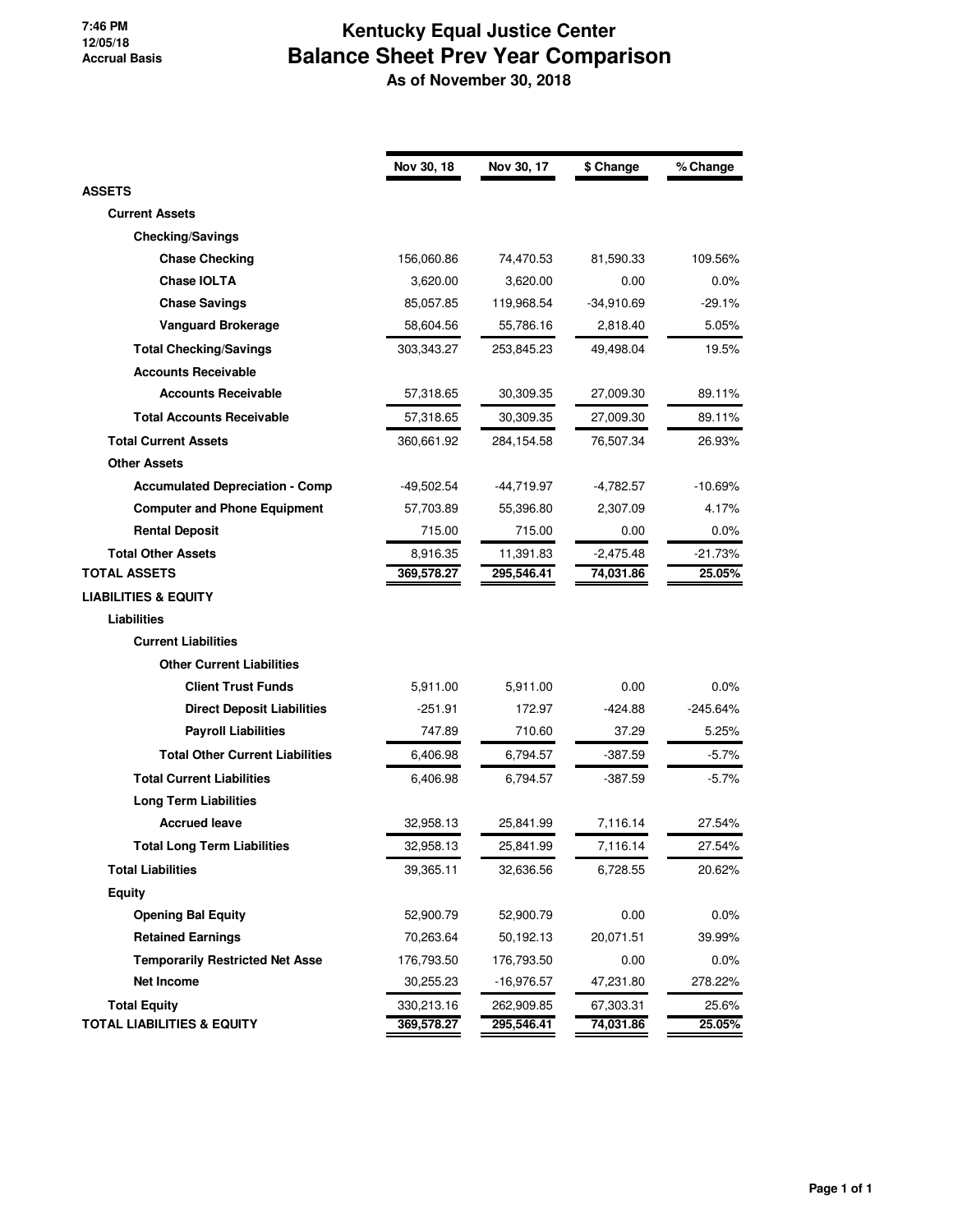Income Expense

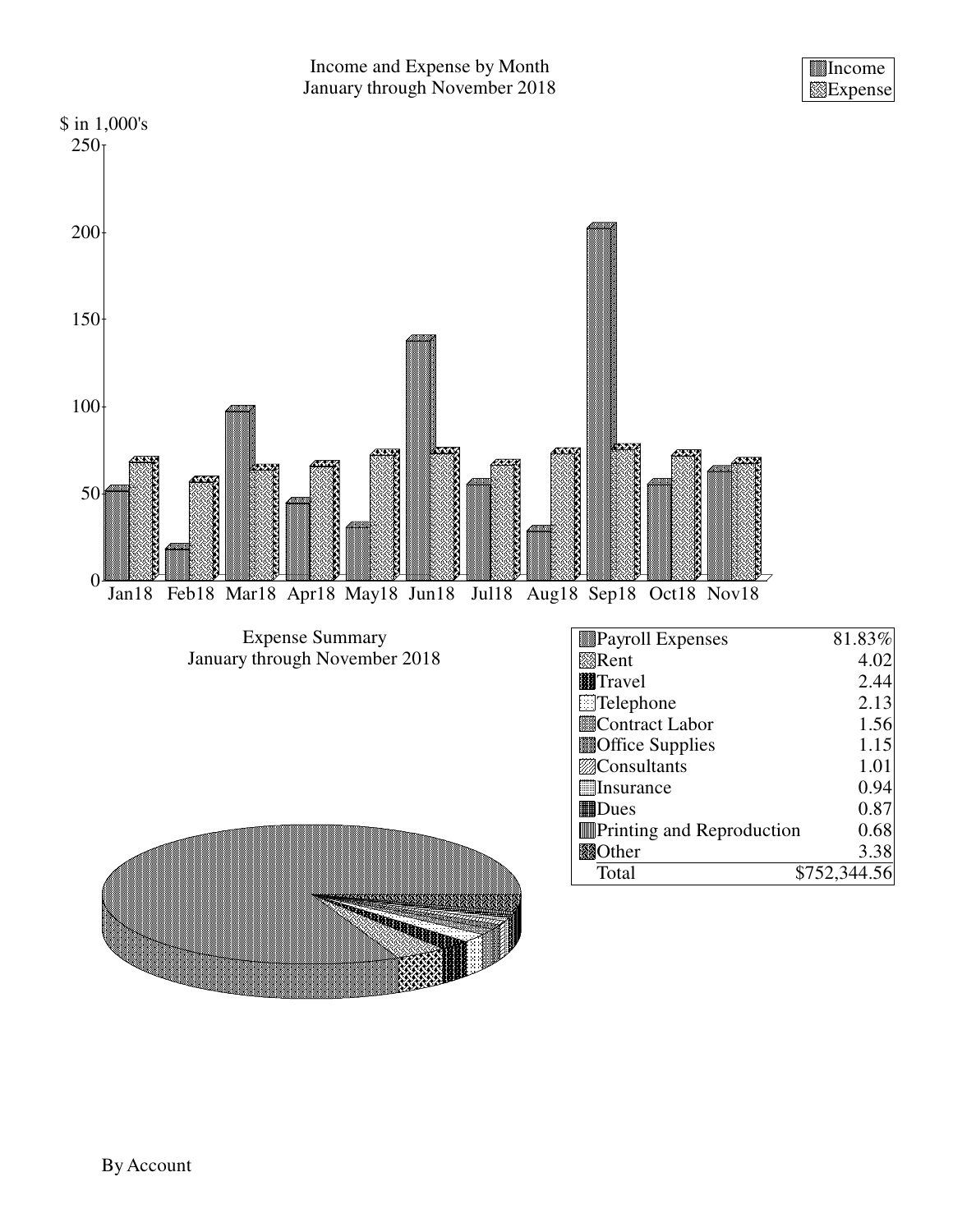Income Expense

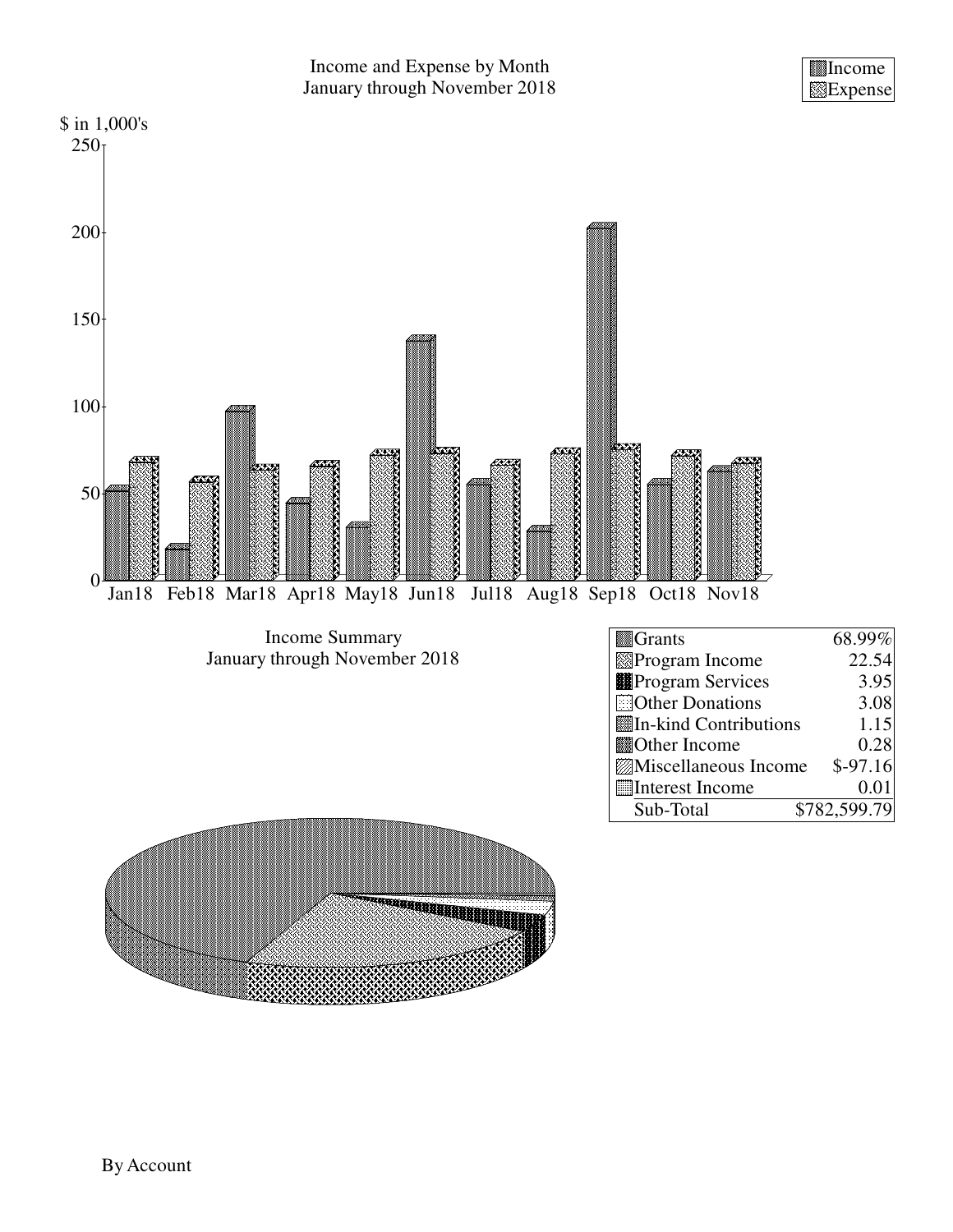#### **Months of Reserves 2014-2018**

Restricted and Unrestricted

|                               | 2014    |         |                   |         | 2015    |         |         |         | 2016    |         |               |         | 2017    |         |         |         | 2018    |         |         |         |
|-------------------------------|---------|---------|-------------------|---------|---------|---------|---------|---------|---------|---------|---------------|---------|---------|---------|---------|---------|---------|---------|---------|---------|
|                               | 31-Mar  | 30-Jun  | 30-Nov            | 31-Dec. | 31-Mar  | 30-Jun  | 30-Sep  | 31-Dec  | 31-Mar  | 30-Jun  | <b>30-Nov</b> | 31-Dec  | 31-Marl | 30-Jun  | 30-Sep  | 31-Dec  | 31-Marl | 30-Jun  | 30-Sep  | 30-Nov  |
| <b>Monthly Total Budget</b>   | 47,409  | 47.409  | 47,409            | 47,409  | 47,409  | 47,409  | 49.458  | 49.458  | 56,807  | 56,807  | 56,807        | 56,807  | 53,141  | 53,141  | 53.141  | 56,012  | 60,198  | 60.198  | 74,973  | 74,973  |
| <b>Unrestricted Assets</b>    | 63,348  | 68,183  | 51,012            | 66,389  | 56,935  | 75,220  | 71,899  | 82.925  | 68,665  | 61,201  | 46,944        | 55,565  | 45,384  | 56,524  | 42,052  | 61,278  | 105,546 | 63,228  | 51,291  | 77,099  |
| <b>Total Current Assets</b>   | 256,039 | 248,017 | ?78,423           | 270.772 | 251,850 | 371,785 | 365,221 | 361,976 | 361,976 | 284,755 | 274,084       | 311,418 | 223,867 | 304,026 | 341,756 | 333,733 | 313,143 | 312,638 | 384,280 | 360,662 |
| <b>Percent Unrestricted</b>   | 24.74%  | 27.49%  | 18.32%            | 24.52%  | 22.61%  | 20.23%  | 19.69%  | 22.91%  | 18.97%  | 21.49%  | 7.13%         | 17.84%  | 20.27%  | 18.59%  | 12.30%  | 18.36%  | 33.71%  | 20.22%  | 13.35%  | 21.38%  |
| <b>Months of Unrestricted</b> | 1.34    | 1.44    | 1.08 <sub>1</sub> | 1.40    | 1.20    | 1.59    | 1.45    | 1.68    | 1.21    | 1.08    | 0.83          | 0.98    | 0.85    | 1.06    | 0.79    | 1.09    | 1.75    | 1.05    | 0.68    | 1.03    |
| Months of Total               | 5.40    | 5.23    | 5.87              | 5.71    | 5.31    | 7.84    | 7.38    | 7.32    | 6.37    | 5.01    | 4.82          |         | 4.21    | 5.72    | 6.43    | 5.96    | 5.20    | 5.19    | 5.13    | 4.81    |

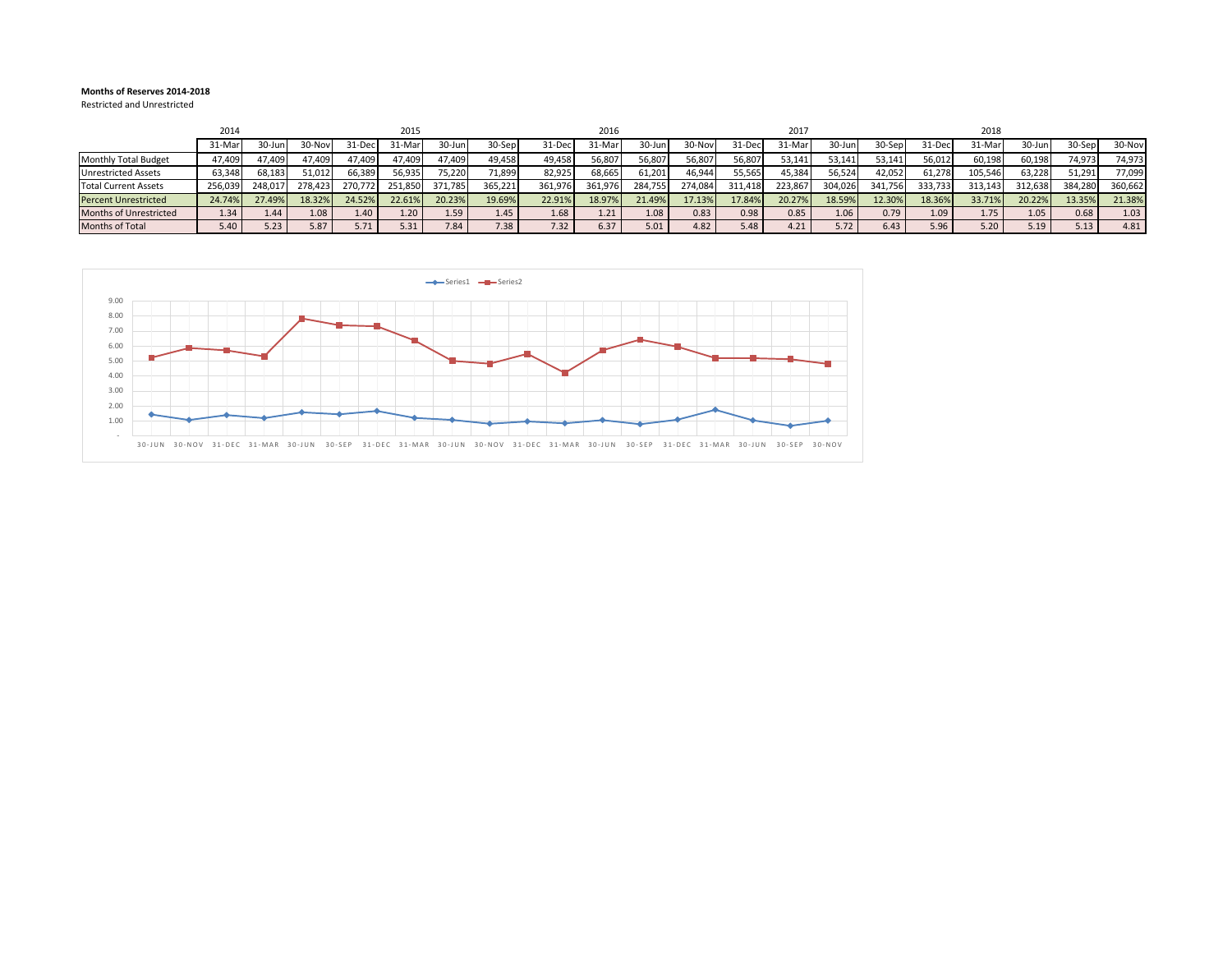# KEJC Recent Fundraising Effort **2017**

| 2017 Source                              | For                    | <b>Status</b>        | <b>Requested</b> | <b>Awarded</b> | % Awarded |
|------------------------------------------|------------------------|----------------------|------------------|----------------|-----------|
| <b>AILA Midsouth</b>                     | Immigration            | Awarded              | 5,816            | 2,000          | 0%        |
| <b>Blue Grass Community Foundation</b>   | Immigration            | Awarded              | 20,000           | 20,000         | 100%      |
| Catholic Diocese of Lexington            | Immigration            | Awarded              | 11,200           | 5,000          | 45%       |
| <b>Fayette County Bar Foundation</b>     | Immigration            | Awarded              | 7,944            | 5,000          | 63%       |
| Foundation for a Healthy Kentucky Boots  | Health Outreach        | Awarded              | 50,000           | 50,000         | 100%      |
| Foundation for a Healthy Kentucky Fellow | <b>Health Advocacy</b> | Awarded              | 45,000           | 45,000         | 100%      |
| <b>Good Giving Challenge</b>             | <b>General Support</b> | Completed            | 20,000           | 15,541         | 78%       |
| <b>Holiday Letter</b>                    | <b>General Support</b> | Completed            | 16,000           | 24,072         | 150%      |
| Interact for Health Fellow               | <b>Health Advocacy</b> | Awarded              | 45,000           | 65,000         | 144%      |
| Legal Impact Network CCC                 | Safety Net Advocacy    | Awarded              |                  | 16,000         |           |
| <b>KCEP New Venture</b>                  | Safety Net Advocacy    | Awarded              |                  | 17,500         |           |
| Kentucky Bar Foundation                  | Immigration            | Awarded              | 28,480           | 11,000         | 39%       |
| Kentucky Gives Day                       | Immigration            | Completed            | 3,000            | 3,440          | 115%      |
| NHeLP Health Care Defense                | <b>Health Advocacy</b> | Awarded              |                  | 40,000         |           |
| <b>Public Welfare Foundation</b>         | Worker's Rights        | Awarded              | 80,000           | 80,000         | 100%      |
| United Way of the Bluegrass              | Immigration            | Awarded              | 36,384           | 16,000         | 44%       |
| VOCA                                     | Immigration            | Awarded              | 202,173          | 202,173        | 100%      |
|                                          |                        | Subtotal 2017        | \$570,997        | \$617,725      | 108%      |
|                                          |                        | <b>Total 2011-17</b> | \$3,027,271      | \$2,525,247    | 83%       |